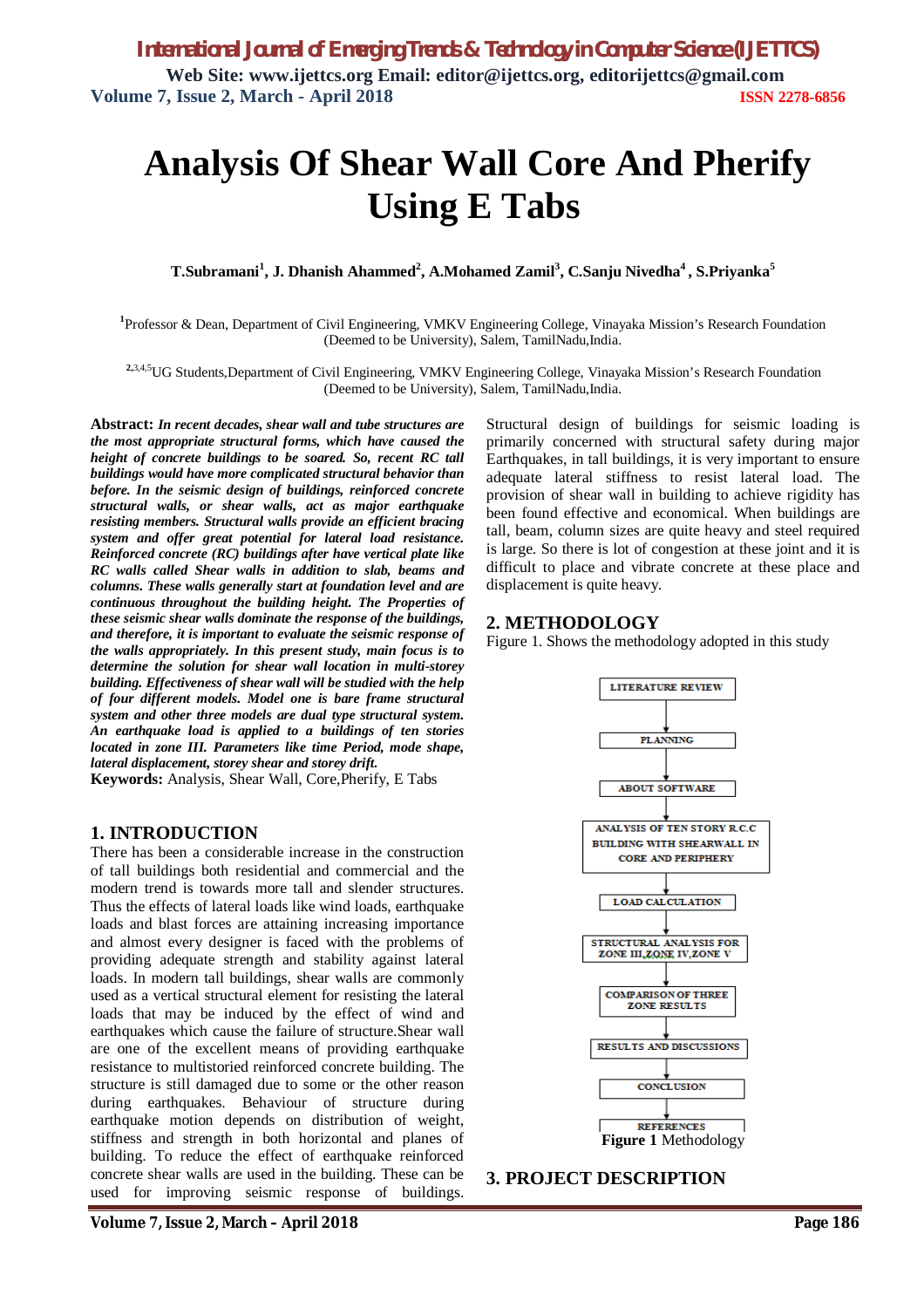# *International Journal of Emerging Trends & Technology in Computer Science (IJETTCS)*

**Web Site: www.ijettcs.org Email: editor@ijettcs.org, editorijettcs@gmail.com Volume 7, Issue 2, March - April 2018 ISSN 2278-6856**

### **3.1 Different Arrangements of Model**

Model 1 – Framed structure.

Model 2 – The building with shear walls on Periphery.

Model 3 – The building with shear walls on core.

Model 4 – The building with shear walls at

Periphery and Core.

Figure 2 shows the Model I, Model II, Model III, Model IV.



 $(d)$  $(c)$ **Figure 2** (a) Model I, (b)Model II, (c) Model III, (d)Model IV

### **3.2 Building Description**

Size of the building - 31m x 12m No. of stories - 10 Floor to floor height - 3m Beam size - 0.23m x 0.45m Column size  $-0.23$ m x 0.75m Thickness of slab - 0.15m Thickness of wall - 0.23m Shear wall  $-0.23$ m x 2.00m Grade of concrete and steel-M25 and Fe450

### **3.3 Load Details**

### **3.3.1 Dead Loads & Live Loads**

Following loads are considered under this load case as shown in table. Self-weight of modeled members is automatically computed by analysis program.Table 1 shows the dead loads & live loads.

| 20 cas 10as p |                                 |                                  |                                     |
|---------------|---------------------------------|----------------------------------|-------------------------------------|
| SL NO         | <b>LOAD TYPE</b>                | <b>DENSITY/</b><br><b>WEIGHT</b> | <b>ASIS</b><br>1893(PART<br>1):2002 |
| ı             | Weight of<br><b>Slab</b>        | $25 \text{ kN/m}^2$              | Table<br><b>8(Clause</b><br>(7.3.1) |
| 2             | <b>Infill/Parapet</b><br>weight | $20 \text{ kN/m}^3$              |                                     |
| 3             | <b>Floor Finish</b>             | $1 \text{ kN/m}^2$               |                                     |
|               | Water<br>Proofing               | $2$ kN/ $m2$                     |                                     |
| Б             | <b>Roof Finish</b>              | $1 \text{ kN/m}^2$               |                                     |
| 6             | <b>Floor Load</b>               | $5 \text{ kN/m}^2$               |                                     |
|               | Roof Load                       | $3 \text{ kN/m}^2$               |                                     |

Table 2 shows the load combination for designing the frames

| S No | Load<br>Case | <b>Description</b>   | Name          |
|------|--------------|----------------------|---------------|
|      |              | SEISMIC LOAD(+X DIR) | $SEIS + X$    |
|      | 2            | SEISMIC LOAD(-X DIR) | <b>SEIS-X</b> |
| з    | 3            | SEISMIC LOAD(+Z DIR) | $SEIS + Z$    |
|      |              | SEISMIC LOAD(-Z DIR) | SEIS-Z        |
|      |              | <b>DEAD LOAD</b>     | DL            |
| 6    | 6            | <b>LIVE LOAD</b>     | LL            |

#### **3.4 Zone Factor (Z)**

It is a factor to obtain the design spectrum depending on the perceived maximum seismic risk characterized by maximum seismic risk characterized by Maximum considered Earthquake (MCE) in the zone in which the structure is located. The basis zone factors included in this standard are reasonable estimate of effective peak ground acceleration.

### **3.5 Response Reduction Factor (R)**

It is the factor by which the actual base shear force that would be generated if the structure were to remain elastic during its response to the Design Basis Earthquake (DBE) shaking, shall be reduced to obtain the design lateral force.

#### **3.6 Importance Factor (I)**

It is a factor used to obtain the design seismic force depending on the functional use of the structure, characterized by hazardous consequences of its failure, its post – earthquake functional need, historic value or economic importance.

#### **3.7 Damping**

The effect of internal friction, imperfect elasticity of material, slipping, Sliding,etc. in reducing the amplitude of vibration and is expressed as a percentage of critical damping.

# **4. SEISMIC EFFECTS ON STRUCTURES**

### **4.1 Inertia Forces in Structures**

Earthquake causes shaking of the ground. So the building resting on it will experience motion at its base. From Newton's I Law of Motion, even though the base of the building moves with the ground, the roof has a tendency to stay in its original position. But since the walls and columns are connected to it, they drag the roof along with them. This tendency of the roof to continue to remain its previous position is known as inertia. In the building, since the walls or columns are flexible, the motion of the roof is different from that of the ground.

### **4.2 Horizontal and Vertical Shaking**

Earthquake causes shaking of the ground in all three directions- along two horizontal directions  $(x \& y)$  and the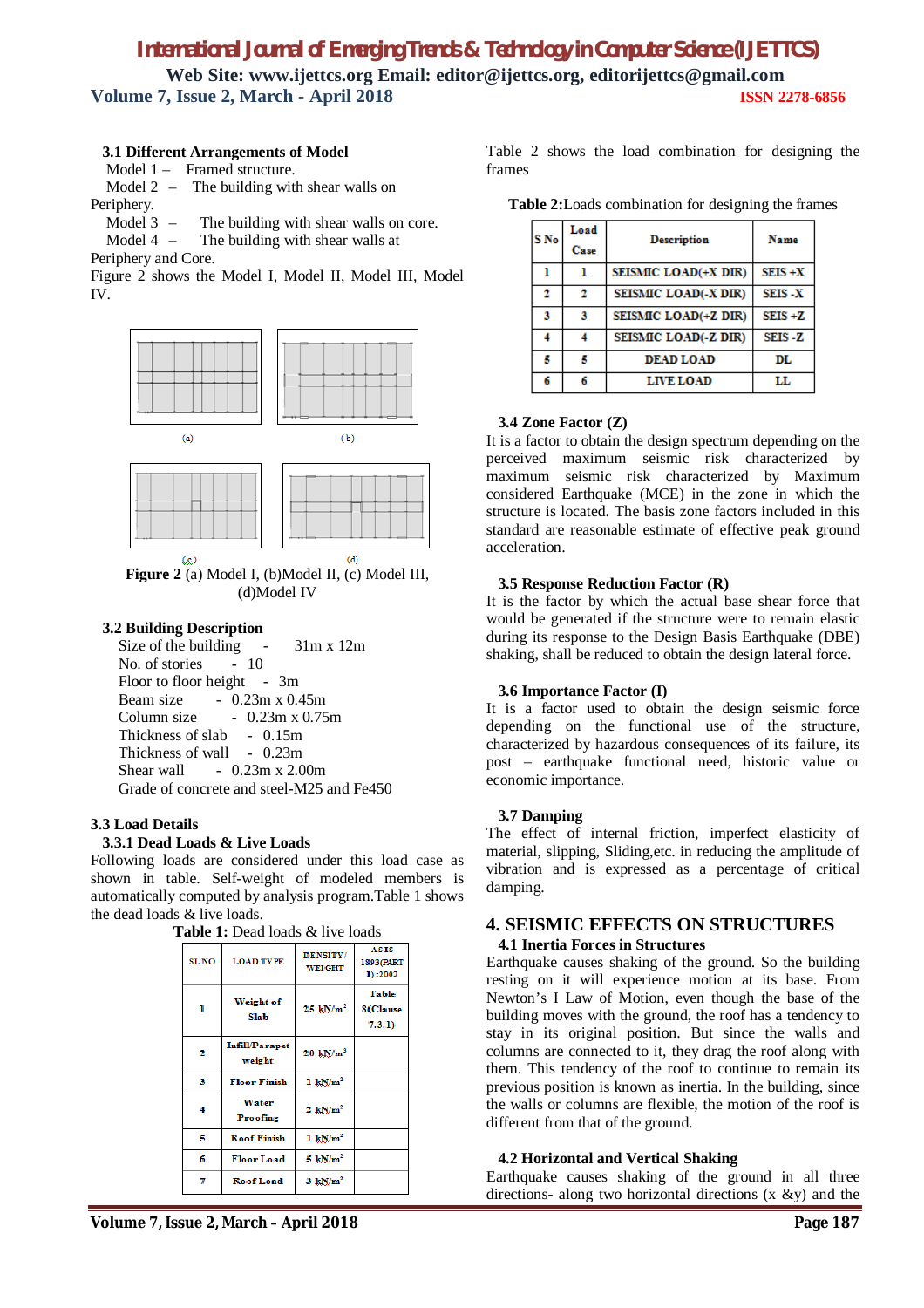vertical direction (z). During the earthquake, the ground shakes randomly back and forth along each of these directions. All structures are primarily designed to carry the gravity loads in the vertical direction. Hence, most structures tend to be adequate against vertical shaking. However, horizontal shaking along x and y directions remains a concern. Structures designed for gravity loads, in general, may not be able to safely sustain the effects of horizontal earthquake shaking. Hence it is necessary to ensure adequacy of the structures against horizontal earthquake effects.

#### **4.3 Behavior of Brick Masonry Wall**

Masonry buildings are brittle structures and one of the most vulnerable of the entire building stock under strong earthquake shaking. Thus, it is very important to improve the seismic behavior of masonry buildings. A number of earthquake-resistant features can be introduced to achieve this objective. Ground vibrations during earthquakes causes inertia forces at locations of mass in the building. These forces travel through the roof and walls to the foundation. The main emphasis is on ensuring that these forces reach the ground without causing major damage or collapse. Of the three components of a masonry building (roof, wall and foundation, Fig1 (a)), the walls are most vulnerable to damage caused by horizontal forces due to earthquake. A wall topples down easily if pushed horizontally at the top in the direction perpendicular to the plane (termed weak direction), but offers much greater resistance if pushed along its length (termed strong direction. Horizontal inertia forces developed at the roof transfers to the wall acting either in the weak or in the strong direction. If all the walls are not tied together like a box, the walls loaded in their weak direction tend to topple. To ensure good seismic performance, all walls must be joined properly to the adjacent walls. In this way, walls loaded in the weak direction can take advantage of the good lateral resistance offered by walls loaded in strong direction. Further, walls also need to be tied to the roof and foundation to preserve their overall integrity.

### **4.4 Shaking and Ground Rupture**

Shaking and ground rupture are the main effects created by earthquakes, principally resulting in more or less severe damage to buildings and other rigid structures. The severity of the local effects depends on the complex combination of the earthquake magnitude, the distance from the epicenter, and the local geological and geomorphological conditions, which may amplify or reduce wave propagation. The ground-shaking is measured by ground acceleration. Specific local geological, geomorphological, and geo structural features can induce high levels of shaking on the ground surface even from low-intensity earthquakes. Ground rupture is a visible breaking and displacement of the Earth's surface along the trace of the fault, which may be of the order of several meters in the case of major earthquakes. Ground rupture is a major risk for large engineering structures such as dams, bridges and nuclear power stations and requires careful mapping of existing

faults to identify any which are likely to break the ground surface within the life of the structure. This effect is called site or local amplification.

### **4.5 Landslides and Avalanches**

Earthquakes, along with severe storms, volcanic activity, coastal wave attack, and wildfires, can produce slope instability leading to landslides, a major geological hazard. Landslide danger may persist while emergency personnel are attempting rescue.

#### **4.6 Fires**

Earthquakes can cause fires by damaging electrical power or gas lines. In the event of water mains rupturing and a loss of pressure, it may also become difficult to stop the spread of a fire once it has started.

#### **4.7 Soil Liquefaction**

Soil liquefaction occurs when, because of the shaking, water-saturated granular material (such as sand) temporarily loses its strength and transforms from a solid to a liquid. Soil liquefaction may cause rigid structures, like buildings and bridges, to tilt or sink into the liquefied deposits.

#### **4.8 Tsunami**

Tsunamis are long-wavelength, long-period sea waves produced by the sudden or abrupt movement of large volumes of water. In the open ocean the distance between wave crests can surpass 100 kilometers (62 mi), and the wave periods can vary from five minutes to one hour. Such tsunamis travel 600-800 kilometers per hour (373–497 miles per hour), depending on water depth. Large waves produced by an earthquake or a submarine landslide can overrun nearby coastal areas in a matter of minutes. Tsunamis can also travel thousands of kilometers across open ocean and wreak destruction on far shores hours after the earthquake that generated them.

#### **4.9 Human Impacts**

An earthquake may cause injury and loss of life, road and bridge damage, general property damage, and collapse or destabilization (potentially leading to future collapse) of buildings. The aftermath may bring disease, lack of basic necessities, mental consequences such as panic attacks, depression to survivors, and higher insurance premiums.

#### **4.10 Causes of Earthquake Damage**

The conventional masonry, particularly in unreinforced and non- engineered structures, being very weak in resisting tensile and shear stresses, leads to disastrous collapse of the entire building/ structure, causing heavy damage to property and loss of lives. The main deficiencies in the conventional non- engineered/ unreinforced masonry construction and other reasons for the extensive damage in such buildings are:

 Heavy dead weight and very stiff buildings, attracting large seismic inertia forces.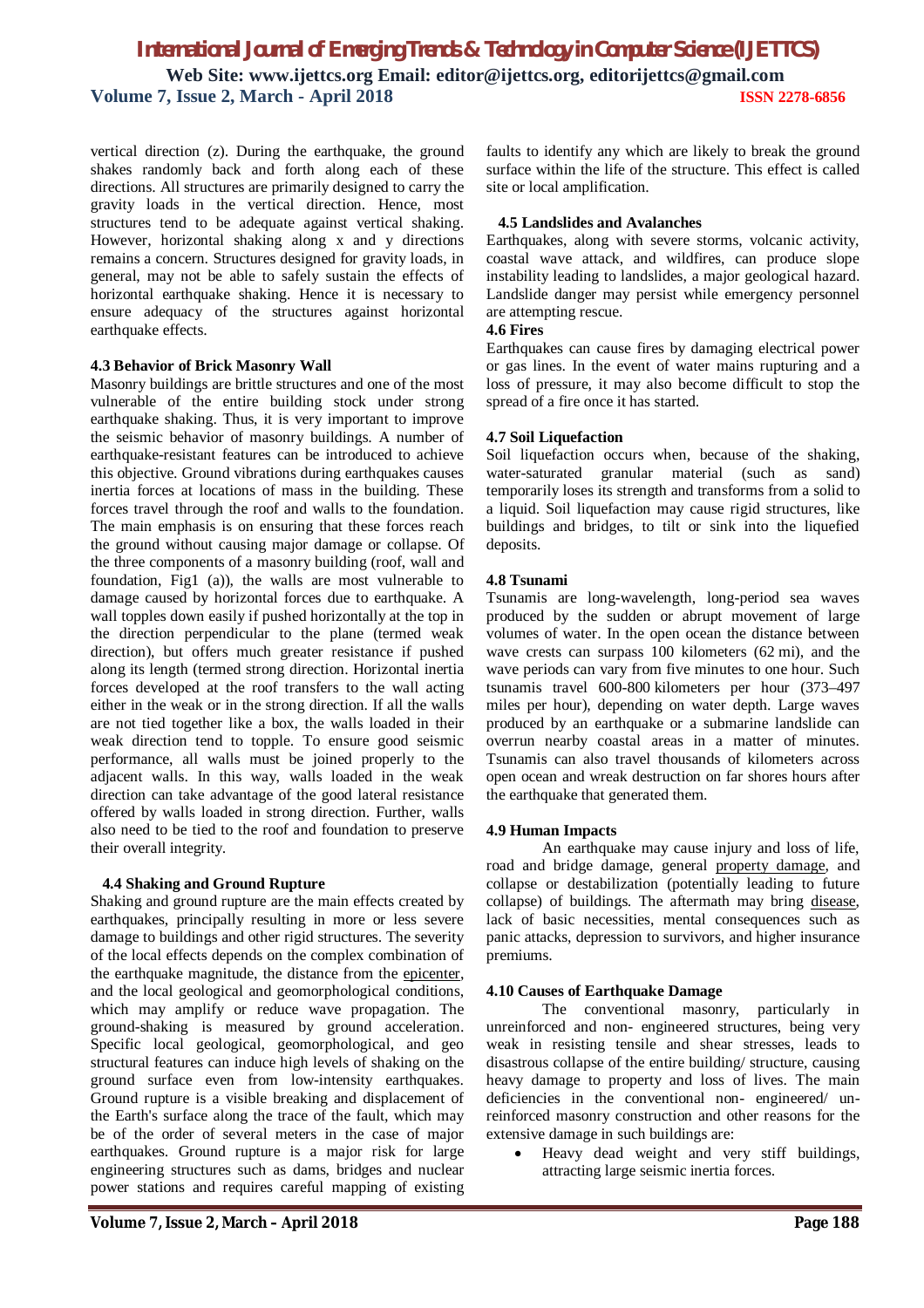- Very low tensile strength, particularly with poor mortars.
- Low shear strength, particularly with poor mortars.
- Brittle behavior in tension as well as compression.
- Weak connection between wall and wall.
- Weak connection between roof and wall.
- Stress concentration at corners of doors and windows.
- Overall un symmetry in plan and elevation of the building
- Unsymmetry due to imbalance in the sizes and positions of openings in the wall.
- Defects in construction, such as use of substandard materials, unfilled joints between bricks.

### **5. ABOUT SOFTWARE**

### **5.1 E-Tabs Software**

Early releases of E-TABS provided input, output and numerical solution techniques that look into consideration the characteristics unique to building type structures, providing a tool that offered significant savings in time and increased accuracy over general purpose programs.

As computers and computer interfaces involved, E-TABS added computationally complex analytical options such as dynamic nonlinear behavior, and powerful cad-like drawing tools in a graphical and object based interface. Although E-TABS looks radically different from its predecessors of 30years ago, its mission remains the same to provide the profession with the most efficient and comprehensive software for the analysis and design of the buildings.

- Most buildings are of straight forward geometry with horizontal beams and columns. Although any building configuration is possible with E-TABS, in most cases a simple grid system defined by horizontal floors and vertical column lines can establish building geometry with minimal effort.
- Many of the floors levels in the buildings are similar. This commonality can be used numerically to reduce computational effort.
- The input and output connections used correspond to common building terminology. With E-TABS, the models are defined logically floor-by-floor, column-by-column, bay-by-bay and wall-by-wall and not as a stream of non-descript nodes and elements as in general purpose programs. Thus the structural definition is simple, concise and meaningful.
- In most buildings, the dimensions of the members are large in relation to the bay width and storey heights. Those dimensions have a significant effect on the stiffness of the

frames. E-TABS corrects for such effects in the formulation of the member stiffness, unlike most general-purpose programs that work on centerline-to-centerline dimensions.

- The results produced by the programs should be in a form directly usable by the engineer. General-purpose computer programs produce results in a general form that may need additional processing before they are usable in structural design.
- The input, output and numerical solution techniques of ETABS are specifically designed to take advantage of the unique physical and numerical characteristics associated with building type structures. As a result, this analysis and design tool expedites data preparation, output interpretation and execution throughput.
- The need for special purpose programs has never been more evident as Structural Engineers put non-linear dynamic analysis into practice and use the greater computer power available today to create larger analytical models.
- Over the past two decades, ETABS has numerous mega-projects to its credit and has established itself as the standard of the industry. ETABS software is clearly industry. ETABS software is recognised as the most practical and efficient tool for the static and dynamic analysis of multistorey frame and shear wall buildings.

### **6. RESULTS AND DISCUSSIONS**

### **6.1 E-Tabs Report**

### **ZONE – III:**

- Module I Framed structure
- Module II The building with shear walls on Periphery
- Module III -The building with shear walls on core
- Module IV -The building with shear walls at Periphery

### and Core **ZONE – IV:**

- Module I Framed structure
- Module II The building with shear walls on Periphery
- Module III The building with shear walls on core
- Module IV- The building with shear walls at Periphery and Core

### **ZONE – V**

- Module I Framed structure
- Module II The building with shear walls on Periphery
- Module III The building with shear walls on core
- Module IV The building with shear walls at Periphery and Core

#### **6.2 Comparison of Three Zones (III,IV,V) 6.2.1 Module I**

Figure 3 shows the framed structure of the building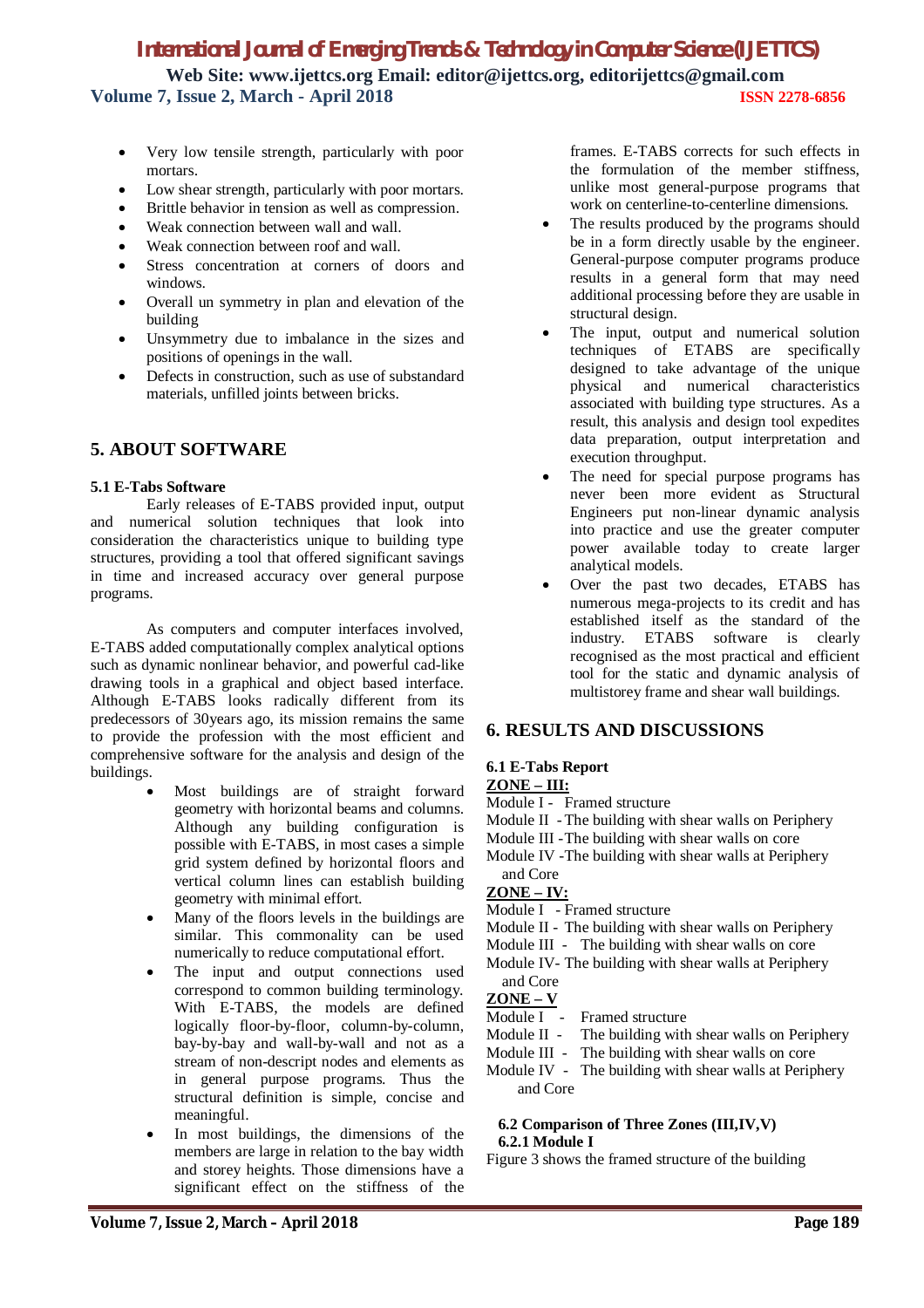

**Figure3**Framed structure

### **6.2.2 Module II**

Figure 4 shows building with shear walls on periphery



**Figure 4**Building with shear walls on periphery

### **6.2.3 Module III**

Figure 5 shows the building with shear walls on core



**Figure 5**Building with shear walls on core

### **6.2.4 Module IV**

Figure 6 shows the building with shear walls at periphery and core



**Figure6**Building with shear walls at periphery and core Figure 7shows the comparison of bending moment & max.bm for zone IV



**Figure 7**Comparison of bending moment & max.bm for zone IV

Through this result the deflection will be decreased in shear wall used model compared to without shearwall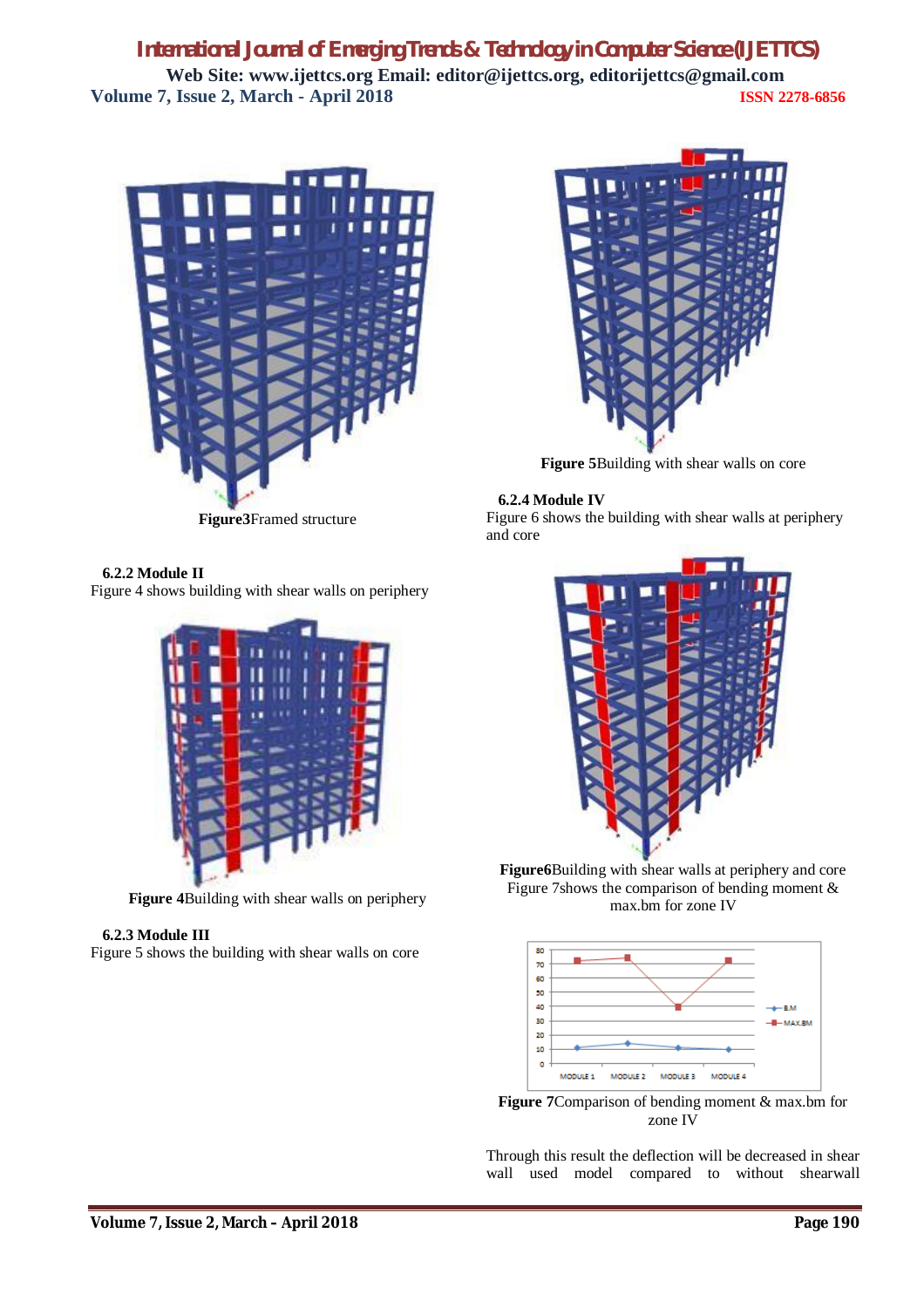model.Shearwall structures will help to reduce the deformation.

Table 3 shows the Shear force comparison for zone IV modules

|  |  | Table 3: Shear force comparison for zone IV modules |  |  |
|--|--|-----------------------------------------------------|--|--|
|--|--|-----------------------------------------------------|--|--|

| S.NO | <b>MODULE</b>    | <b>MAX SHEAR FORCE</b> |
|------|------------------|------------------------|
|      | <b>MODULE I</b>  | 783.5KN                |
|      | <b>MODULE II</b> | 520.94KN               |
| 3.   | MODULE III       | 146.97KN               |
|      | <b>MODULE IV</b> | 168.26KN               |

Figure 8 shows the shear force comparison for zone IV modules



**Figure 8**Shear force comparison for zone IV modules

#### **6.3 Storey Displacement**

 **6.3.1 Differention on Module I for Three Zones**  Figure 9 shows the storey displacement foe zone III



**Figure 9**Storey displacement for zone III Figure 10 shows the storey displacement for zone IV, zoneV



**Figure 10:** Storey displacement for zone IV, zoneV

Table 4 shows the storey displacement

**Table 4:** Storey displacement

| S.NO | ZONE            | X-DIR     | Y-DIR   |
|------|-----------------|-----------|---------|
|      | <b>ZONE III</b> | 0.0001954 | 0.01947 |
|      | <b>ZONE IV</b>  | 0.0001954 | 0.01947 |
| 3.   | <b>ZONE V</b>   | 0.0001954 | 0.01947 |

Figure 11 shows the graph of storey displacement comparison



**Figure 11** Storey displacementcomparison

### **6.4 Storey Drift**

**6.4.1 Differention on Module I for Three Zones** Figure 12 shows the storey drift for zone III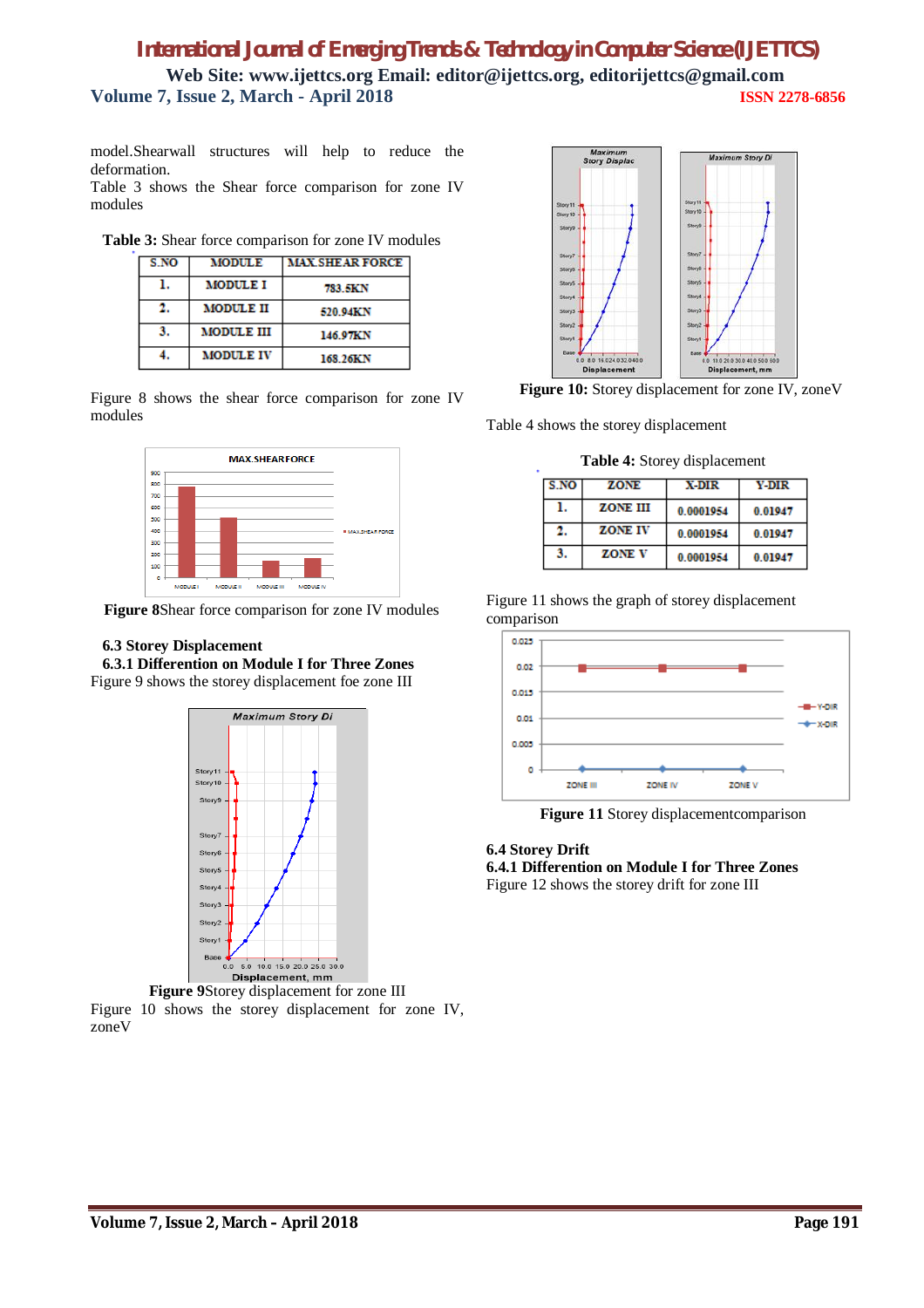

Figure 13 shows the storey drift for zone IV, zone V



**Figure13** Storey drift for zone IV, zone V

### **6.5 Overturning Moments**

 **6.5.1 Differention on Module I for Three Zones** Figure 14 shows the storey overturning moments for zone III, zone IV



**Figure14**Storey overturning moments for zone III, zone IV

Figure 15 shows the storey overturning moments for zone V



**Figure15**Storey overturning moments for zone V  **6.6 Response Spectrum Curves**

 **6.6.1 Differention on Module I for Three Zones** Figure 16 shows the response spectrum curves for zone III



**Figure 16**Response spectrum curves for zoneIII

Figure 17 shows the response spectrum curves for zone IV, zone V



**Figure 17**Response spectrum curves for zone IV, zone V

Table 5 shows the dumping for zone III, zone IV, and zone V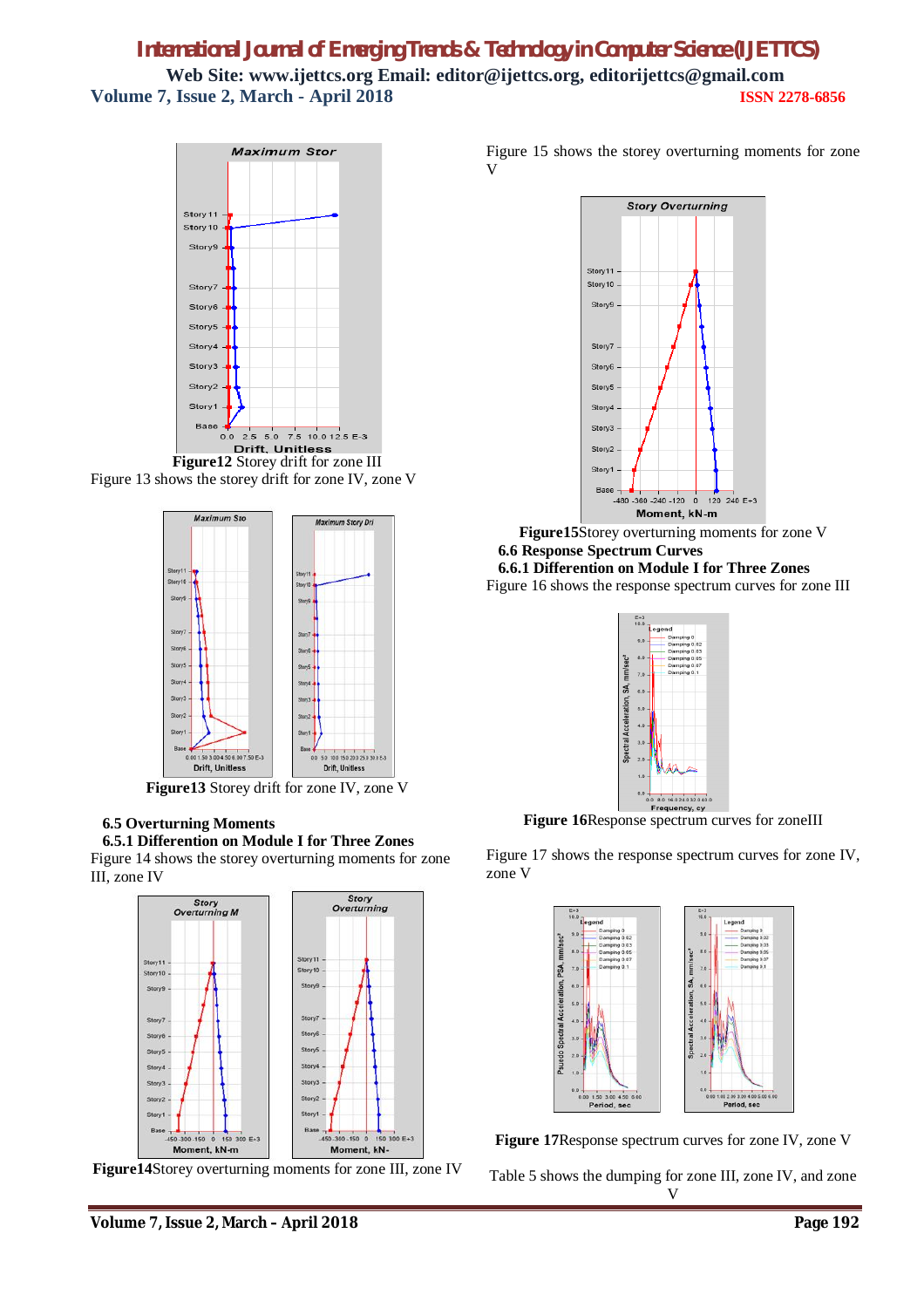| S.NO | ZONE            | <b>PERIOD</b><br>(SEC) | <b>DAMPING</b><br>(0.05) |
|------|-----------------|------------------------|--------------------------|
|      | <b>ZONE III</b> | 0.03                   | 567.92                   |
| 2.   | <b>ZONE IV</b>  | 0.03                   | 497.65                   |
| 3.   | <b>ZONE V</b>   | 0.03                   | 565.11                   |

**Table 5: Damping for zone III, zone IV, zone V**

### **6.7 Time History Functions**

#### **6.7.1 Differention on Module I for Three Zones**

Figure 18 shows the time history functions for zone III, zone IV



**Figure 18** Time history functions for zone III, zone IV

Figure 19 shows the time history functions for zone V



**Figure19**Time history functions for zone V

Table 6 shows the time history plots comparison for three zones to module IV

**Table 6:**Time history plots comparison for three zones to module IV

| S.NO | ZONE            | Time<br>ω | <b>Base FX</b><br>(KN) |  |  |
|------|-----------------|-----------|------------------------|--|--|
|      | <b>ZONE III</b> |           | 219.6801               |  |  |
|      | <b>ZONE IV</b>  |           | $-0521.0627$           |  |  |
| 3.   | <b>ZONE V</b>   |           | -1805.5771             |  |  |

Figure 20 shows the time history plot comparison for zoneIII



**Figure 20**Time history plot comparison for zone III

### **6.8 Pushover Curve**

 **6.8.1 Differention on Module I for Three Zones** Figure 21 shows the pushover curve for zone III



**Figure21**Pushover curve for zone III

Figure 22 shows the pushover curve for zone IV, zone V



**Figure22**Pushover curve for zone IV, zone V

Table 7 shows the pushover curve comparison for three zones to module IV

**Table 7: Pushover curve comparison for three zones to module IV**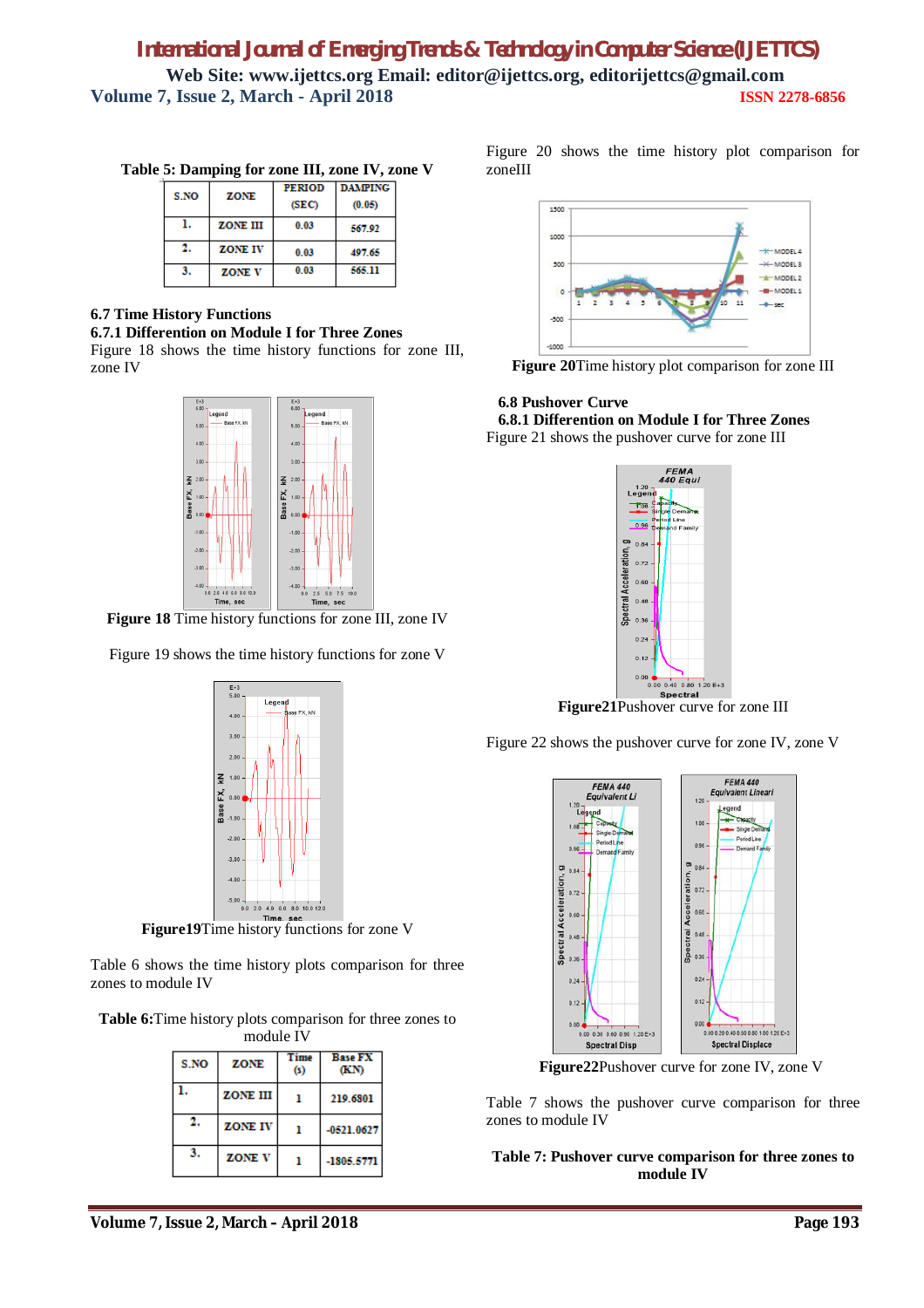| S.NO | ZONE           | <b>SPECT.DIS</b><br><b>PLACEME</b><br>NT(mm) | <b>SPEC.ACC</b><br>$\left( g \right)$ | PERIOD(SEC) |
|------|----------------|----------------------------------------------|---------------------------------------|-------------|
|      | ZONE III       | 64.8                                         | 1.38438                               | 0.434       |
| 2.   | <b>ZONE IV</b> | 71                                           | 1.382385                              | 0.455       |
| 3.   | <b>ZONE V</b>  | 177.6                                        | 1.364609                              | 0.484       |

Figure 23 shows the comparison of pushover curve



**Figure23**Comparison of pushover curve

### **7. CONCLUSION**

In general, the provision of shear wall has significant influence on lateral strength in taller buildings while it has less influence on lateral stiffness in taller buildings. The provision of shear wall has significant influence on lateral stiffness in buildings of shorter height while it has less influence on lateral strength. The influence of shear walls is significant in terms of the damping characteristics and period at the performance point for tall buildings. The structural configuration of model-4 has exhibited superior structural performance in terms of both the stiffness and strength in the elastic as well as in the nonlinear range up to performance point.

- RCC Structure with Shear Wall is more stable and resistant to Base Shear and Displacement than that of normal RCC Frame.
- An RCC Shear walled Structure can resist 19.9% more base shear than that of a normal RCC Frame.

### **References**

- [1]. T.Subramani., S.Krishnan. S.K.Ganesan., G.Nagarajan "Investigation of Mechanical Properties in Polyester and Phenyl-ester Composites Reinforced With Chicken Feather Fiber" International Journal of Engineering Research and Applications Vol. 4, Issue 12(Version 4), pp.93-104, 2014.
- [2]. T.Subramani, J.Jayalakshmi , " Analytical Investigation Of Bonded Glass Fibre Reinforced Polymer Sheets With Reinforced Concrete Beam Using Ansys" , International Journal of Application or Innovation in Engineering & Management (IJAIEM) , Volume 4, Issue 5, pp. 105-112 , 2015
- [3]. T.Subramani, D.Latha , " Experimental Study On Recycled Industrial Waste Used In Concrete" , International Journal of Application or Innovation in Engineering & Management (IJAIEM) , Volume 4, Issue 5, pp. 113-122 , 2015
- [4]. T.Subramani, V.Angappan , " Experimental Investigation Of Papercrete Concrete" , International Journal of Application or Innovation in Engineering & Management (IJAIEM) , Volume 4, Issue 5, pp. 134-143 , 2015
- [5]. T.Subramani, V.K.Pugal , " Experimental Study On Plastic Waste As A Coarse Aggregate For Structural Concrete" , International Journal of Application or Innovation in Engineering & Management (IJAIEM) , Volume 4, Issue 5, pp.144-152 2015
- [6]. T.Subramani, B.Suresh , " Experimental Investigation Of Using Ceramic Waste As A Coarse Aggregate Making A Light Weight Concrete " , International Journal of Application or Innovation in Engineering & Management (IJAIEM) , Volume 4, Issue 5, pp. 153-162 , 2015
- [7]. T.Subramani, M.Prabhakaran , " Experimental Study On Bagasse Ash In Concrete" , International Journal of Application or Innovation in Engineering & Management (IJAIEM) , Volume 4, Issue 5, pp. 163- 172 , 2015
- [8]. T.Subramani, A.Mumtaj , " Experimental Investigation Of Partial Replacement Of Sand With Glass Fibre" , International Journal of Application or Innovation in Engineering & Management (IJAIEM) , Volume 4, Issue 5, pp. 254-263 , 2015
- *[9]. T.Subramani, S.B.Sankar Ram Experimental Study on Concrete Using Cement With Glass Powder,IOSR Journal of Engineering,Volume 5 ,*
- *Issue 5, Version 3, pp43-53, 2015* [10]. T.Subramani, S.Kumaran , " Experimental Investigation Of Using Concrete Waste And Brick Waste As A Coarse Aggregate " , International Journal of Application or Innovation in Engineering & Management (IJAIEM) , Volume 4, Issue 5, pp. 294-303 , 2015
- *[11]. T.Subramani, G.Ravi, "Experimental Investigation Of Coarse Aggregate With Steel Slag In Concrete", IOSR Journal of Engineering, Volume 5,Issue 5, Version 3, pp64-73, 2015*
- [12]. T.Subramani, K.S.Ramesh , " Experimental Study On Partial Replacement Of Cement With Fly Ash And Complete Replacement Of Sand With M sand" , International Journal of Application or Innovation in Engineering & Management (IJAIEM) , Volume 4, Issue 5 , pp. 313-322 , 2015
- [13]. T.Subramani, G.Shanmugam , " Experimental Investigation Of Using Papercrete And Recycled Aggregate As A Coarse Aggregate " , International Journal of Application or Innovation in Engineering & Management (IJAIEM) , Volume 4, Issue 5, pp. 323-332 , May 2015
- [14]. T.Subramani, P.Sakthivel , " Experimental Investigation On Flyash Based Geopolymer Bricks" , International Journal of Application or Innovation in Engineering & Management (IJAIEM) , Volume 5, Issue 5, pp. 216-227 , 2016 .
- [15]. T.Subramani, R.Siva, "Experimental Study On Flexural And Impact Behavior Of Ferrocement Slabs"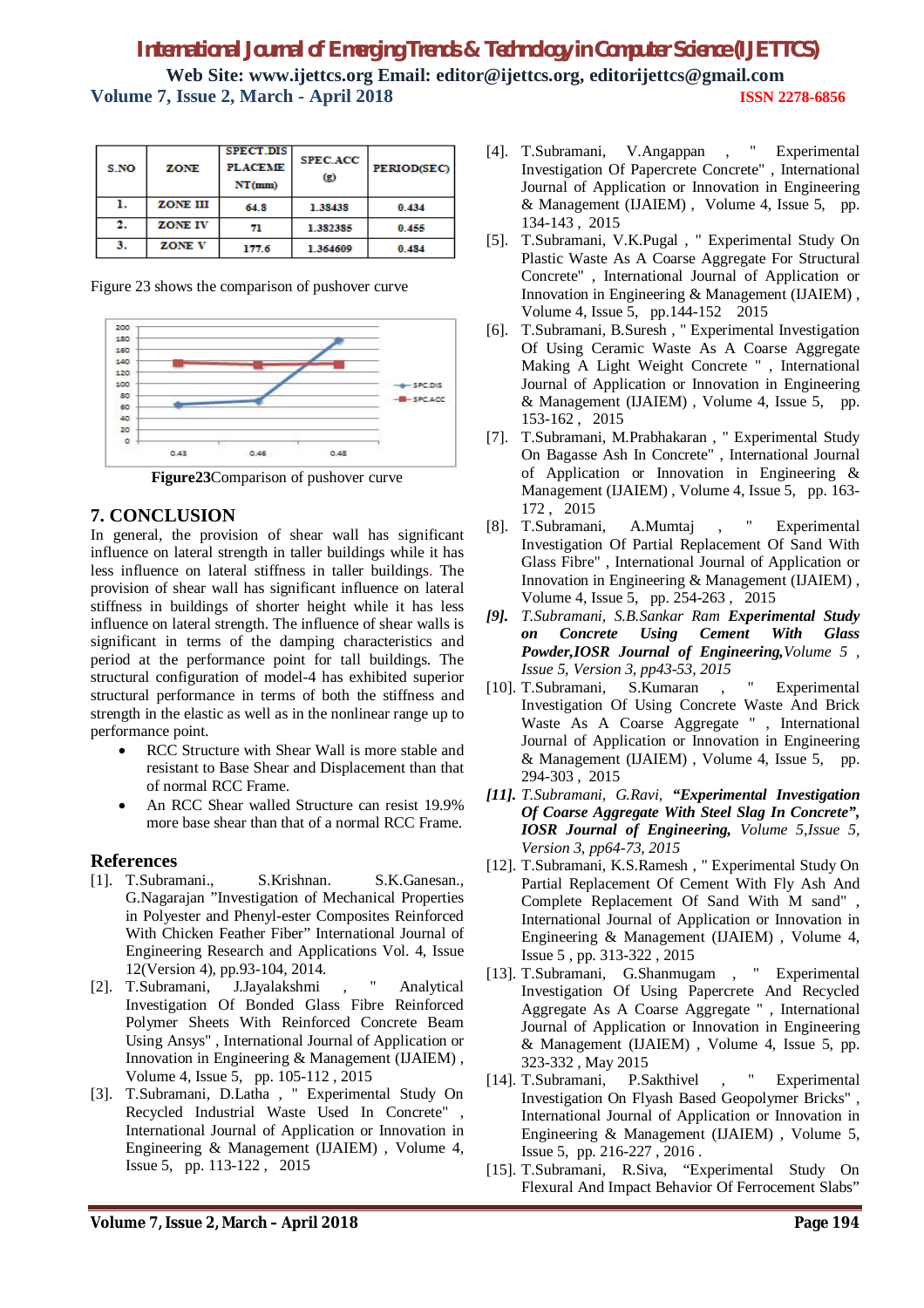International Journal of Application or Innovation in Engineering & Management (IJAIEM), Volume 5, Issue 5, pp. 228-238 , 2016 .

- [16]. T.Subramani, A.Anbuchezian , " Experimental Study Of Palm Oil Fuel Ash As Cement Replacement Of Concrete " , International Journal of Application or Innovation in Engineering & Management (IJAIEM), Volume 6, Issue 3, March 2017 , pp. 001-005 , ISSN 2319 - 4847.
- [17]. T.Subramani, A.Anbuchezian , " Experimental Study Of Mineral Admixture Of Self Compacting Concrete " , International Journal of Application or Innovation in Engineering & Management (IJAIEM), Volume 6, Issue 3, March 2017 , pp. 006-010 , ISSN 2319 - 4847.
- [18]. T.Subramani, A.Anbuchezian , " Experimental Test On Bitumen With Addition Of 35% Of Plastic Fibre " , International Journal of Application or Innovation in Engineering & Management (IJAIEM), Volume 6, Issue 3, March 2017 , pp. 017-022 , ISSN 2319 - 4847.
- [19]. T.Subramani, A.Anbuchezian , " Stabilization Of M30 Concrete Pavement By Partially Replacing Cement By 20% Of Flyash And Sodium Silicate " , International Journal of Application or Innovation in Engineering & Management (IJAIEM), Volume 6, Issue 3, March 2017 , pp. 023-031 , ISSN 2319 - 4847.
- [20]. T.Subramani, A.Anbuchezian , " Experimental Investigation On Flexural Behavior Of Folded Ferro Cement Panels " , International Journal of Application or Innovation in Engineering & Management (IJAIEM), Volume 6, Issue 3, March 2017 , pp. 045- 049 , ISSN 2319 - 4847.
- [21]. T.Subramani, A.Anbuchezian , " Experimental Study On Replacement Of Concrete Material By Water Treatment Plant Waste Sewage " , International Journal of Application or Innovation in Engineering & Management (IJAIEM), Volume 6, Issue 3, March 2017 , pp. 050-057 , ISSN 2319 - 4847.
- [22]. T.Subramani, A. Fizoor Rahman , " An Experimental Study On The Properties Of Pet Fibre Reinforced Concrete " , International Journal of Application or Innovation in Engineering & Management (IJAIEM), Volume 6, Issue 3, March 2017 , pp. 058-066 , ISSN 2319 - 4847.
- [23]. T.Subramani. , S.Vishnupriya, "Finite Element Analysis of a Natural Fiber (Maize) Composite Beam", International Journal of Modern Engineering Research, Volume. 4, Issue. 6 (Version 1), pp  $1 - 7$ , 2014,
- [24]. T.Subramani., R.Senthil Kumar, "Modelling and Analysis of Hybrid Composite Joint Using Fem in ANSYS", International Journal of Modern Engineering Research, Volume 4, Issue 6 (Version 1), pp 41- 46, 2014.
- [25]. T.Subramani, S.Sharmila, "Prediction of Deflection and Stresses of Laminated Composite Plate with Artificial Neural Network Aid", International Journal

of Modern Engineering Research, Volume 4, Issue 6 (Version 1), pp 51 -58, 2014.

- [26]. T.Subramani. S.Sundar. M.Senthilkumar, "Investigation of the Behaviour for Reinforced Concrete Beam Using Non Linear Three Dimensional Finite Elements", International Journal of Modern Engineering Research, Volume. 4, Issue. 6 (Version 2), pp 13 -18, 2014,
- [27]. T.Subramani, A.Arul, "Design And Analysis Of Hybrid Composite Lap Joint Using Fem" International Journal of Engineering Research and Applications, Volume. 4, Issue. 6 (Version 5), pp 289- 295, 2014.
- [28]. T.Subramani., J.Jothi,, M.Kavitha "Earthquake Analysis Of Structure By Base Isolation Technique In SAP", International Journal of Engineering Research and Applications, Volume. 4, Issue. 6 (Version 5), pp 296 - 305, 2014.
- [29]. T.Subramani., R.Manivannan.R, M.Kavitha, "Crack Identification In Reinforced Concrete Beams Using Ansys Software" ,International Journal of Engineering Research and Applications, Volume. 4, Issue. 6 (Version 6), pp 133 - 141, 2014.
- [30]. T.Subramani., Reni Kuruvilla, J.Jayalakshmi., "Nonlinear Analysis Of Reinforced Concrete Column With Fiber Reinforced Polymer Bars" International Journal of Engineering Research and Applications Volume. 4, Issue. 6 (Version 5), pp 306- 316, 2014.
- [31]. T.Subramani, D.Sakthi Kumar, S.Badrinarayanan. "Fem Modelling And Analysis Of Reinforced Concrete Section With Light Weight Blocks Infill " International Journal of Engineering Research and Applications, Volume. 4, Issue. 6 (Version 6), pp 142 - 149, 2014.
- [32]. T.Subramani, B.Saravanan., J.Jayalakshmi., "Dynamic Analysis Of Flanged Shear Wall Using Staad Pro", International Journal of Engineering Research and Applications, Volume. 4, Issue. 6 (Version 6), pp 150 - 155, 2014.
- [33]. T.Subramani, M.Subramani., K.Prasath.,"Analysis Of Three Dimensional Horizontal Reinforced Concrete Curved Beam Using Ansys" International Journal of Engineering Research and Applications, Volume. 4, Issue. 6 (Version 6), pp 156 - 161, 2014.
- [34]. T.Subramani., K.Bharathi Devi., M.S.Saravanan. , Suboth , Analysis Of RC Structures Subject To Vibration By Using Ansys," International Journal of Engineering Research and Applications Vol. 4, Issue 12(Version 5), pp.45-54, 2014.
- [35]. T.Subramani., K.Bharathi Devi., M.S.Saravanan., Suboth Thomas, "Analysis Of SeismicPerformanceOfRockBlockStructures With STAAD Pro International Journal of Engineering Research and Applications Vol. 4, Issue 12(Version 5), pp.55- 68, 2014.
- [36]. T.Subramani., T.Krishnan., M.S.Saravanan.M , Suboth Thomas, "Finite Element Modeling On Behaviour Of Reinforced Concrete Beam Column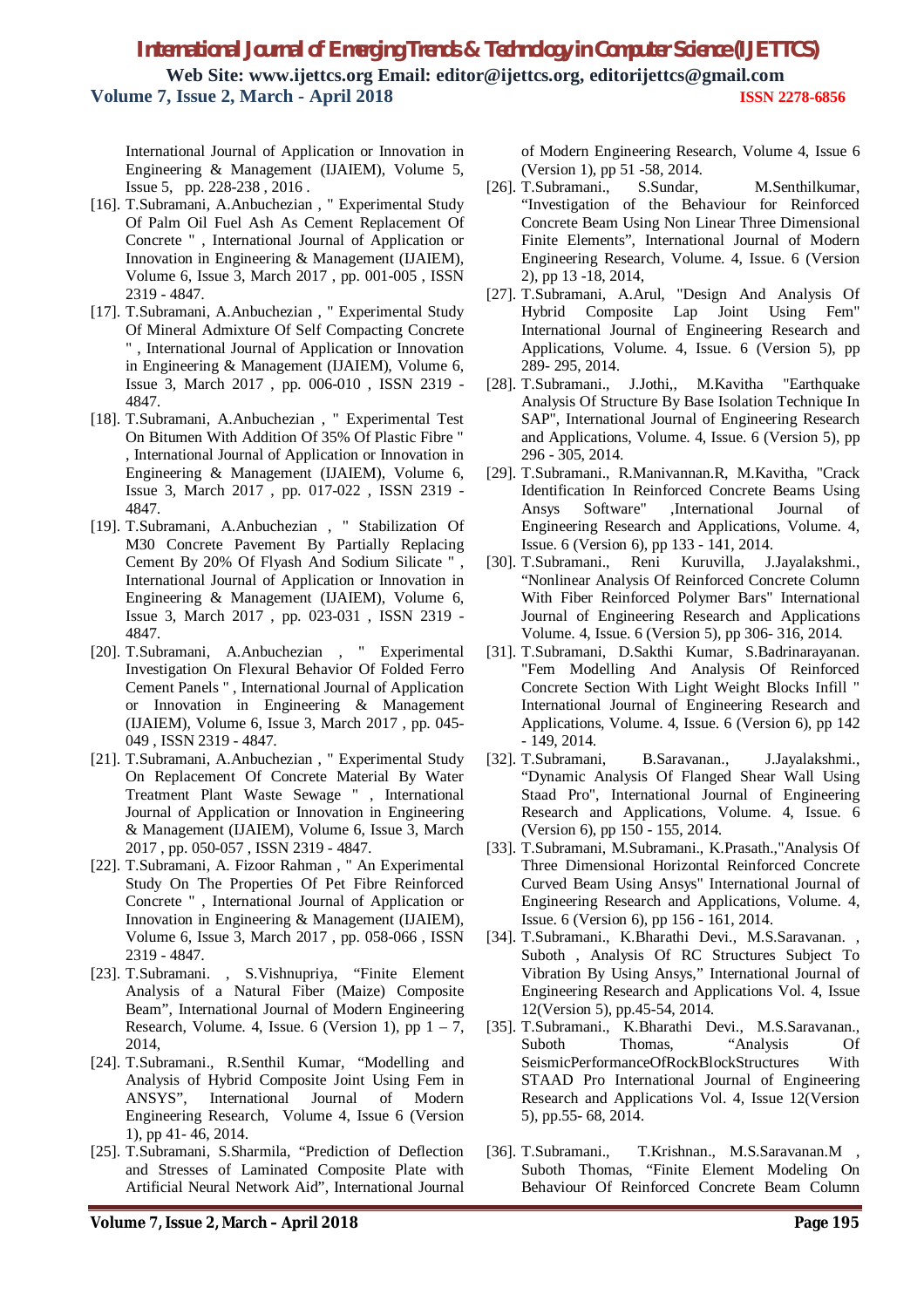Joints Retrofitted With CFRP Sheets Using Ansys" International Journal of Engineering Research and Applications Vol. 4, Issue 12(Version 5), pp.69 -76, 2014

- [37]. T.Subramani., S.Krishnan., M.S.Saravanan.M, Suboth Thomas "Analysis Of Retrofitting Non-Linear Finite Element Of RCC Beam And Column Using Ansys" International Journal of Engineering Research and Applications ,Vol. 4, Issue 12(Version 5), pp.77- 87, 2014.
- [38]. T.Subramani, J.Jayalakshmi , " Analytical Investigation Of Bonded Glass Fibre Reinforced Polymer Sheets With Reinforced Concrete Beam Using Ansys" , International Journal of Application or Innovation in Engineering & Management (IJAIEM) , Volume 4, Issue 5, pp. 105-112 , 2015
- [39]. T.Subramani and M.Kavitha, "Analysis Of Reliability Of Steel Frame Systems With Semi-Rigid Connections Using Numerical Method And Finite Element Analysis", International Journal of Applied Engineering Research (IJAER), Volume 10, Number 38,Special Issues,pp.28240-28246, 2015.
- [40]. T.Subramani, M.S.Saravanan, "Analysis Of Non Linear Reinforced And Post Tensioned Concrete Beams Using ANSYS", International Journal of Applied Engineering Research (IJAER) International Journal of Applied Engineering Research (IJAER), Volume 10, Number 38 Special Issues, pp.28247- 28252, 2015
- [41]. T.Subramani, K.Balamurugan , " Finite Element Anaylsis Of Composite Element For FRP Reinforced Concrete Slab By Using ANSYS" , International Journal of Application or Innovation in Engineering & Management (IJAIEM) , Volume 5, Issue 5, pp. 076-084 , 2016 .
- [42]. T.Subramani, V.Kanian Poonkundran Prefabricated Multistorey Structure Exposure To Engineering Seismicity By Using SAP" , International Journal of Application or Innovation in Engineering & Management (IJAIEM) , Volume 5, Issue 5, pp. 123-131 , 2016 .
- [43]. T.Subramani, A.Kumaravel , " Analysis Of Polymer Fibre Reinforced Concrete Pavements By Using ANSYS" , International Journal of Application or Innovation in Engineering & Management (IJAIEM) , Volume 5, Issue 5, pp. 132-139 , 2016 .
- [44]. T.Subramani, R.Praburaj , " Pushover Anaylsis Of Retrofitted Reinforced Concrete Buildings By Using SAP" , International Journal of Application or Innovation in Engineering & Management (IJAIEM) , Volume 5, Issue 5, pp. 140-147 , 2016 .
- [45]. T.Subramani, M.Senthilkumar , " Finite Element Anaylsis Of RC Beams With Externally Bonded Simcon Laminates By Using ANSYS" , International Journal of Application or Innovation in Engineering & Management (IJAIEM) , Volume 5, Issue 5, pp. 148-155 , 2016
- [46]. T.Subramani, R.Vasanthi , " Earth Quake Resistant Building Using SAP" , International Journal of

Application or Innovation in Engineering & Management (IJAIEM) , Volume 5, Issue 5, pp. 173- 181 , 2016 .

- [47]. T.Subramani, A.Selvam , " Studies On Economical Configuration Of RCC And Prestressed Shell Roofs By Using ANSYS " , International Journal of Application or Innovation in Engineering & Management (IJAIEM) , Volume 5, Issue 5, pp. 182- 191 , 2016 .
- [48]. T.Subramani, A.Anbuchezian , " Experimental Investigation On Flexural Behavior Of Folded Ferro Cement Panels " , International Journal of Application or Innovation in Engineering & Management (IJAIEM), Volume 6, Issue 3, March 2017 , pp. 045- 049 , ISSN 2319 - 4847.
- **[49].** T.Subramani, A. Fizoor Rahman , " An Experimental Study On The Properties Of Pet Fibre Reinforced Concrete " , International Journal of Application or Innovation in Engineering & Management (IJAIEM), Volume 6, Issue 3, March 2017 , pp. 058-066 , ISSN 2319 - 4847.
- [50]. T.Subramani, S.Poongothai, S.Priyanka , " Analytical Study Of T Beam Column Joint Using FEM Software " , International Journal of Emerging Trends & Technology in Computer Science (IJETTCS), Volume 6, Issue 3, May - June 2017 , pp. 148-156 , ISSN 2278-6856
- [51]. T.Subramani, R.Ganapathy,V.Manoharan, M.Balamurugan, R.Murugesan , " Design And Analysis Of Light Weight Concrete Building Using ETAB With Respect To Dynamic Loading " , International Journal of Emerging Trends & Technology in Computer Science (IJETTCS), Volume 6, Issue 3, May - June 2017 , pp. 252-258 , ISSN 2278-6856.
- [52]. T.Subramani, A.Mohammed Ali, R.Karthikeyan, E.Panner Selvan , K.Periyasamy , " Analytical Study Of T-Beam Using ANSYS " , International Journal of Emerging Trends & Technology in Computer Science (IJETTCS), Volume 6, Issue 3, May - June 2017 , pp. 259-266 , ISSN 2278-6856.
- [53]. T.Subramani, V.Kalaivanan, S.Priyaranjithkumar, P.Sasikumar, P.Vinoth Kumar , " Design And Analysis Of Multistorey Building With Respect To Seismic Loads Using ETABS " , International Journal of Emerging Trends & Technology in Computer Science (IJETTCS), Volume 6, Issue 3, May - June 2017 , pp. 267-274 , ISSN 2278-6856.

### **AUTHOR**



**Prof.Dr.T.Subramani** Working as a Professor and Dean of Civil Engineering in VMKV Engineering College, Vinayaka Missions Research Foundation (Deemed to be University),Salem,TamilNadu, India. Having more than 28 years of Teaching

experience in Various Engineering Colleges. He is a Chartered Civil Engineer and Approved Valuer for many banks. Chairman and Member in Board of Studies of Civil Engineering branch. Question paper setter and Valuer for UG and PG Courses of Civil Engineering in number of Universities. Life Fellow in Institution